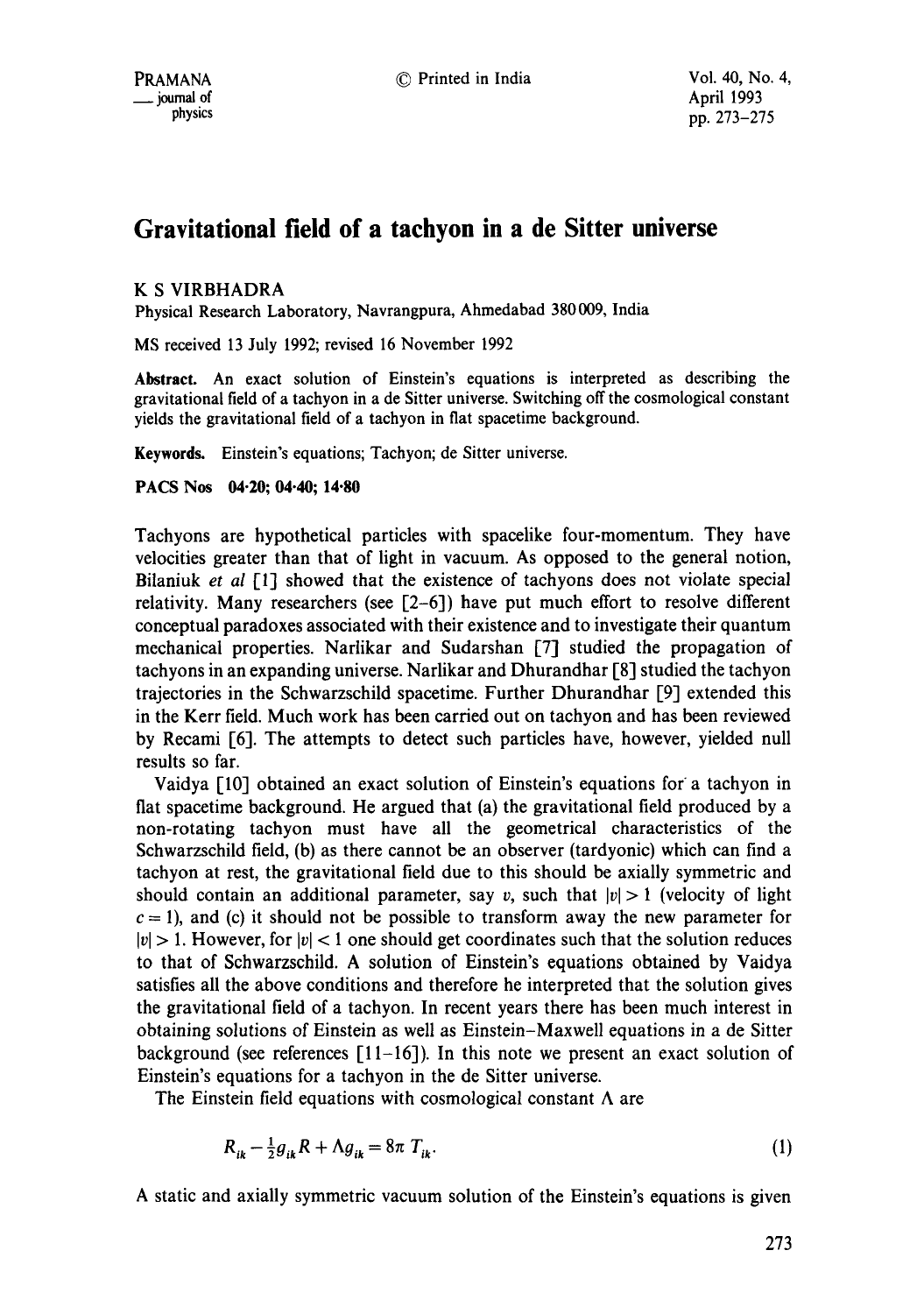### *KS Virbhadra*

by the line element:

$$
d\tau^2 = Bdt^2 - B^{-1}d\rho^2 - r^2(d\theta^2 + \sin^2\theta d\phi^2),
$$
 (2)

where

$$
B = 1 - v^2 + \frac{m}{\rho} + \frac{\Lambda \rho^2}{3},
$$
 (3)

and

$$
r = \rho (1 - v \cos \theta)^{-1},\tag{4}
$$

 *and*  $*v*$  *are constants. The above line element can be written as* 

$$
d\tau^2 = B du^2 + 2du d\rho - r^2 (d\theta^2 + \sin^2 \theta d\phi^2)
$$
 (5)

where

$$
u = t - \int [B(\rho)]^{-1} d\rho \tag{6}
$$

is the retarded time. For  $|v| < 1$ , one can transform the above line element to

$$
d\tau^2 = B' du'^2 + 2du'dr' - r'^2 (d\theta'^2 + \sin^2 \theta' d\phi^2),
$$
 (7)

where

$$
B'=1-\frac{2M}{r'}+\frac{\Lambda r'^2}{3},\qquad(8)
$$

and

$$
M=-\frac{m(1-v^2)^{-3/2}}{2},\qquad \qquad (9)
$$

by the following coordinate transformations:

$$
u' = u(1 - v^2)^{1/2},
$$
  
\n
$$
r' = \frac{r(1 - v \cos \theta)}{(1 - v^2)^{1/2}},
$$
  
\n
$$
\cos \theta' = \frac{\cos \theta - v}{1 - v \cos \theta}.
$$
 (10)

The coordinate transformations given by (10) imply that the origin O' moves with respect to  $O$  with a uniform velocity  $v$  along the common Z-axis in the flat spacetime background [10, 17]. As the line element (7) represents the Schwarzschild field in a de Sitter background, and the solution (2) satisfies the required conditions, one interprets this to give the gravitational field of a tachyon in the de Sitter background. However, this solution has a singularity at  $r = 0$  and sec  $\theta = v$ . It is obvious that the latter gives a right circular cone of semi-vertical angle arcsec  $(v)$  as the singularity surface. Switching off the cosmological constant one gets the gravitational field of a tachyon in the fiat spacetime background which was earlier obtained by Vaidya.

#### **Acknowledgements**

Thanks are due to Professor P C Vaidya for his guidance throughout the preparation of this work, and to Professor J C Parikh for some clarifying discussions and a careful reading of the manuscript.